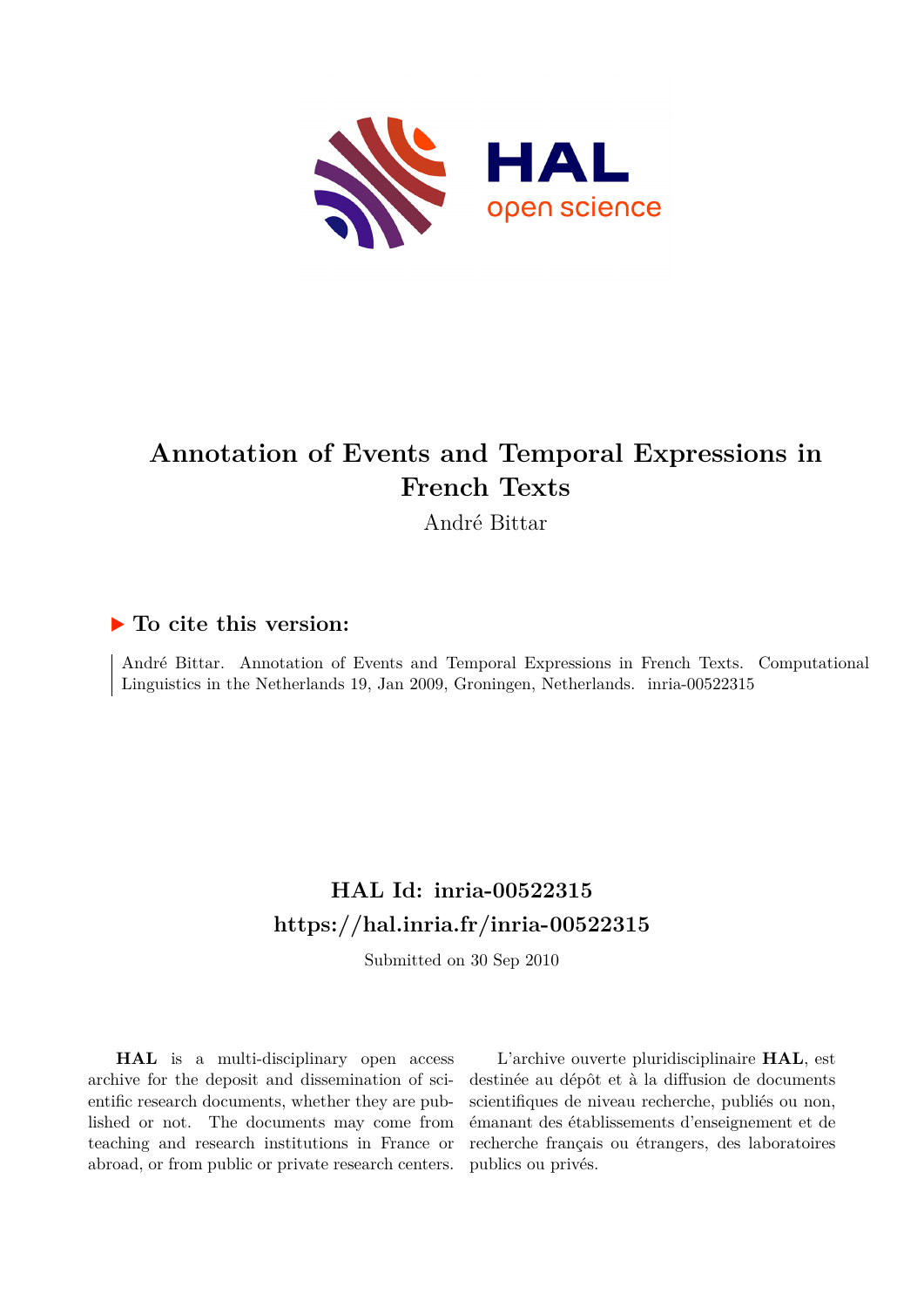#### Annotation of Events and Temporal Expressions in French Texts

*Andre Bittar ´*

Universite Paris 7 — ALPAGE ´

#### Abstract

An important part of natural language text comprehension is the understanding of temporal information. TimeML is a specification language designed for the markup of temporal information in natural language texts, with an original focus on the processing of English texts.

This article details a pipeline of automatic annotation modules developed for the annotation of temporal information in French texts. We present the results of a preliminary evaluation which yields results comparable to existing systems for English and French. The development of these modules is part of a broader project for the creation of a set of resources for the temporal annotation of French texts according to the TimeML standard.

#### 1 Introduction

The importance of temporal information in natural language texts has received increasing attention in computational linguistics research over the past few years (Mani et al. 2005). Indeed, temporal structure is an essential component of a narrative; events which are described are situated with respect to one another and their participants may evolve over time. Newspaper articles, for example, describe the world around us, mentioning events and states of affairs along with the people involved in them. Furthermore, the order in which events are mentioned in a text does not necessarily represent the chronological order in which they occur. An article will usually mention the most important events first, for example, then continue with descriptions of less important ones which occurred before them. Thus, temporal structure is apparent not only within the bounds of the sentence, but on the level of discourse. This represents a particular challenge for automatic processing as determining the chronological order of events requires analysis of many global factors, including the temporal localization of other events. Furthermore, it is often necessary to use information on many different levels of analysis: morphology, syntax, semantics and pragmatics. Grasping the temporal structure of a narrative is necessary in order to understand a text completely, but is far from being a trivial task.

In the late 1990s, the MUC (Grishman and Sundheim 1996) and, later, ACE (Doddington et al. 2004) information extraction campaigns included a task centered around the recognition and extraction of events. The events in question belonged to a predetermined set of domain-specific relations, such as rocket launchings or company mergers. The temporal coordinates of each event, such as the time and date of occurrence, were to be recorded. These information extraction tasks focused solely on a given domain and the processing of unstructured text was not envisaged in the framework of MUC or ACE.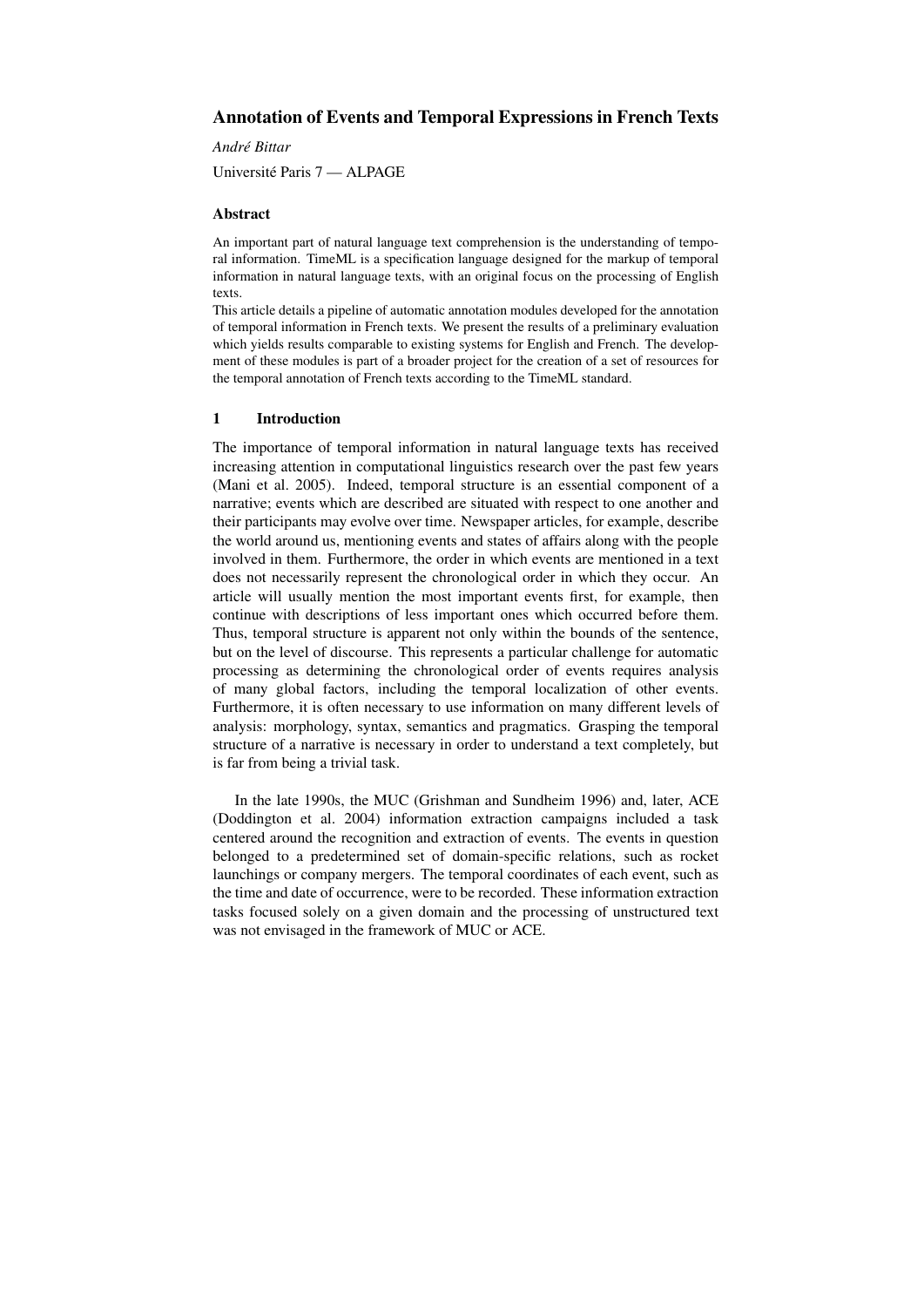More recently, the TimeML project (see http://www.timeml.org) has broached the subject of domain-independent processing of temporal information in texts. The TimeML annotation language (Pustejovsky et al. 2003) was developed to render explicit the information concerning events, temporal expressions and the relations which exist between them. A number of resources have been developed for the annotation of English texts and work has also been carried out on other languages, such as Italian, Korean and Chinese. Efforts have been made for the development of resources to process French texts according to the TimeML schema (Bittar 2008, Parent et al. 2008), although they remain scattered. This article details the ongoing development of a coherent set of resources for the annotation of French texts.

Section 2 presents TimeML in further detail, section 3 describes existing resources for French. Section 4 presents modules we are developing for the automatic processing of French texts, namely for the annotation of temporal expressions and the detection and classification of events. The results of a preliminary evaluation are also presented. Section 5 briefly describes other resources under development - an annotation guide and a reference corpus.

#### 2 TimeML

TimeML (Pustejovsky et al. 2003) is a specification language for the annotation and normalization of temporal information in natural language texts. It was principally developed in view of the amelioration of question answering systems, allowing them to process questions of a temporal nature concerning mentioned entities and events. The annotation scheme allows for the following functionalities: the annotation of events, the tagging of temporal expressions and the normalization of their values, as well as the annotation of temporal, aspectual and subordinating relations which may exist among them. The linguistic markers of these relations can also be marked up.

TimeML adopts a broad conception of events, including the traditional conception of events and certain states, corresponding to the notion of eventuality (Bach 1986). These are marked up with the  $\leq$ EVENT $>$  tag. This tag allows for the classification of an annotated event according to a predefined ontology. The TimeML event ontology is made up of 7 different classes: ASPECTUAL (verbs such as *start, continue, finish...*), LACTION (*deny, allow, hinder...*), LSTATE (*want, believe, like...*), PERCEPTION (*hear, see, watch...*), REPORTING (*say, quote, state...*), STATE (*to be*  $+$  *ADJ*) and OCCURRENCE (the events which do not belong to any of the other classes). The  $\leq$ EVENT> tag contains attributes to capture grammatical information such as part of speech, verb tense and mood, the presence of a negation, as well as the aspectual properties of a given event.

Markable events can be of several different grammatical categories - verbs, such as *run*, *develop* or *orchestrate*; deverbal nouns, such as *development* or *orchestration*; non-deverbal event nouns, like *war* and *funeral*; adjectives or prepositional phrases introduced as complement of a copula verb, which typically denote states.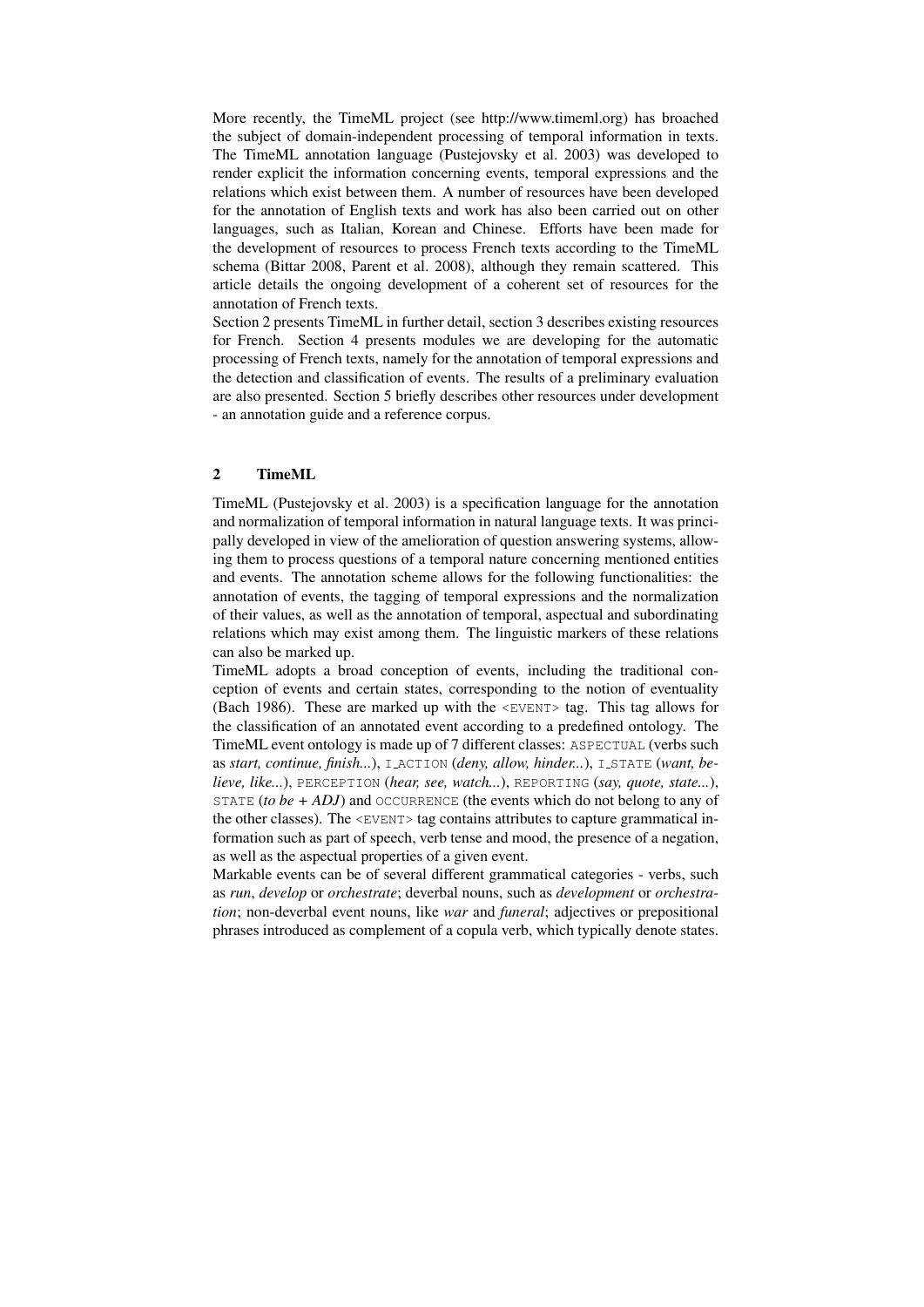The annotation guidelines specify that it is the lexical head of an event-denoting constituent that is to be marked up with this tag. In the examples in 1 below, the lexical item to annotate with the event tag is underlined.

- (1)a. *John has eaten four kilos of spaghetti.*
	- b. *The slow development of Internet technology in New Zealand is frustrating.*
	- c. *Physicist Stephen Hawking was very ill in hospital last night.*

Temporal expressions are marked up with the <TIMEX3> tag. Four main types of temporal expressions can be annotated: dates (type DATE, *15 January, 23.02.2008*), times (type TIME, *2 o'clock, 15h20*), durations (type DURATION, *5 days, two years*) and sets (type SET, *every day, each year*). TimeML also provides for reasoning with underspecified deictic temporal expressions such as *next Monday* and *last year*, whose values are resolved with respect to a temporal reference point, for example the publication date of the document.

Events and temporal expressions are related to each other by three types of link tags: temporal links (TLINK), aspectual links (ALINK) and subordinating links (SLINK). The first captures temporal relations, such as precedence, simultaneity or inclusion, between two entities (EVENT-EVENT, TIMEX3-TIMEX3, or EVENT-TIMEX3). The second captures the phases in the unfolding of an event, for example the beginning, the middle or the end. The third is essential for reasoning which depends on the truth conditions or the certainty of event denoting propositions, such as in the case of certain modal verbs, for example. Functional words which explicitly mark one of these relations are annotated with the SIGNAL tag. These are most often prepositions like *before, after* or *during*.

A set of resources, including automatic and manual annotation tools and several reference corpora, available on the project website, have been developed around the TimeML language. Evita (Saurí et al. 2005) is an application for automatically recognizing and annotating events in texts, based primarily on symbolic methods and linguistic data, although with some integration of statistical data. Evita takes as input a text which has undergone part-of-speech tagging, morphological analysis and chunking. The authors report precision of 74.03% and recall of 87.31% for an overall F-score of 80.12% for the task of event identification across all the relevant grammatical categories. These results are comparable to the inter-annotator agreement scores given by the authors for this task: 64% for identification of nominal events and 80% for event verbs. The GUTime application (Mani and Wilson 2000) annotates temporal expressions according to the TimeML schema and normalizes their values. The system achieves F-scores of 85% and 82% for identification and normalization of temporal expressions, respectively. Three separate modules Slinket, GutenLink and S2T identifiy and annotate subordinating and temporal relations. Information on these modules is available on the TimeML website.

Three different hand-annotated corpora have been produced for English: Time-Bank 1.1, TimeBank 1.2 and the Aquaint TimeML corpus. Figures for these corpora are presented in Table 1.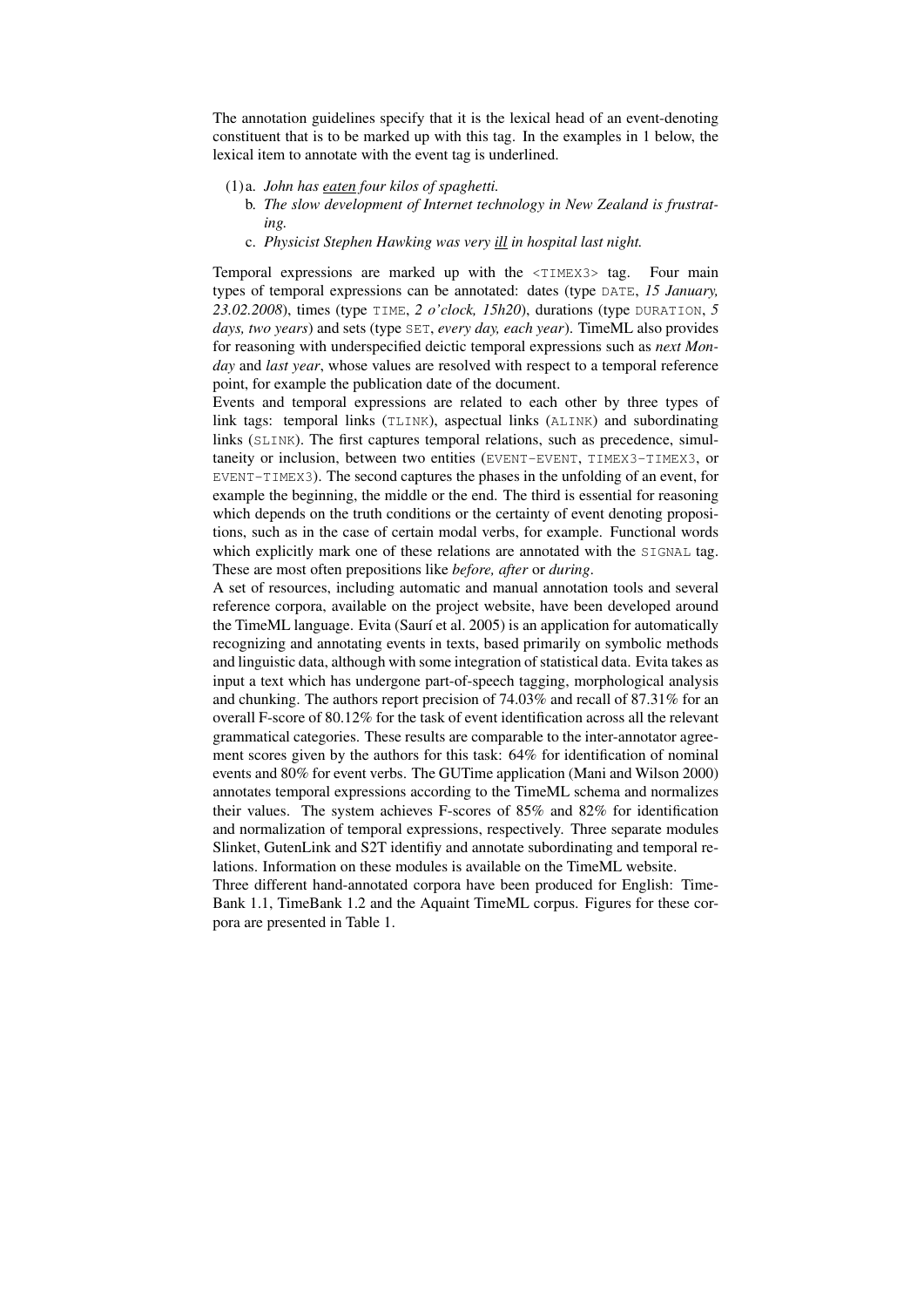|              | TimeBank 1.1 | TimeBank 1.2 | <b>Aquaint TimeML</b> | Combined corpora |  |
|--------------|--------------|--------------|-----------------------|------------------|--|
| Tokens       | 64 887       | 61 000       | 31 000                | 156887           |  |
| TIMEX3       | 1263         | 1414         | 605                   | 3282             |  |
| <b>EVENT</b> | 3171         | 7935         | 4432                  | 15 5 38          |  |
| SIGNAL       | 1497         | 688          | 268                   | 2453             |  |
| ALINK        | 294          | 265          | 365                   | 924              |  |
| SLINK        | 2743         | 2932         | 3932                  | 9607             |  |
| TLINK        | 5957         | 6418         | 5365                  | 17 740           |  |

Table 1: Figures for TimeML annotated corpora for English

Over recent years, TimeML has been adopted by the International Organization for Standardization and efforts are under way to provide an ISO standard for the annotation of temporal information, called ISO-TimeML. Annotation guidelines have been written for various languages to deal with language-specific phenomena. At present, the languages other than English which have received attention are Italian, Korean and Chinese (ISO 2008).

#### 3 Existing Resources for French

Resources for the annotation of French texts in TimeML are relatively few and far between. Although some efforts have been made, the resulting work remains scattered. (Muller and Tannier 2004, Muller and Reymonet 2005) focus on the annotation of temporal relations between events, proposing algorithms and a methodology for evaluation.

As far as annotation systems are concerned, (Parent et al. 2008) provide the description and evaluation of a system for the TimeML annotation of events and temporal expressions in French texts. The processing of temporal expressions is carried out on a text having undergone a part-of-speech tagging, morphological analysis and shallow syntactic analysis. The system functions by application of a cascade of 90 rules applied over 20 levels. The syntactic information is only used when calculating the value of ambiguous expressions (for example *14 heures* - meaning either *2 p.m.* or *14 hours*), or if the context is required for interpretation. Little detail is given as to how the normalization process is carried out.

Contrary to the Evita system developed for English, the event detection module relies on a full dependency parse as input for the event recognition task. The authors claim an advantage over chunker-based approaches with respect to the annotation of markable adjectives due to the fact that the dependency relation between copula verb and predicative adjective is provided by the parsing.

The authors provide evaluation results according to grammatical category over a development corpus, made up of 35 biographical texts and 22 sports articles, and an evaluation ("unseen") corpus, consisting of an unspecified number of news articles from the website of the École Polytechnique de Montréal. Figures for the two corpora, in Table 1, show that they are much smaller than those available for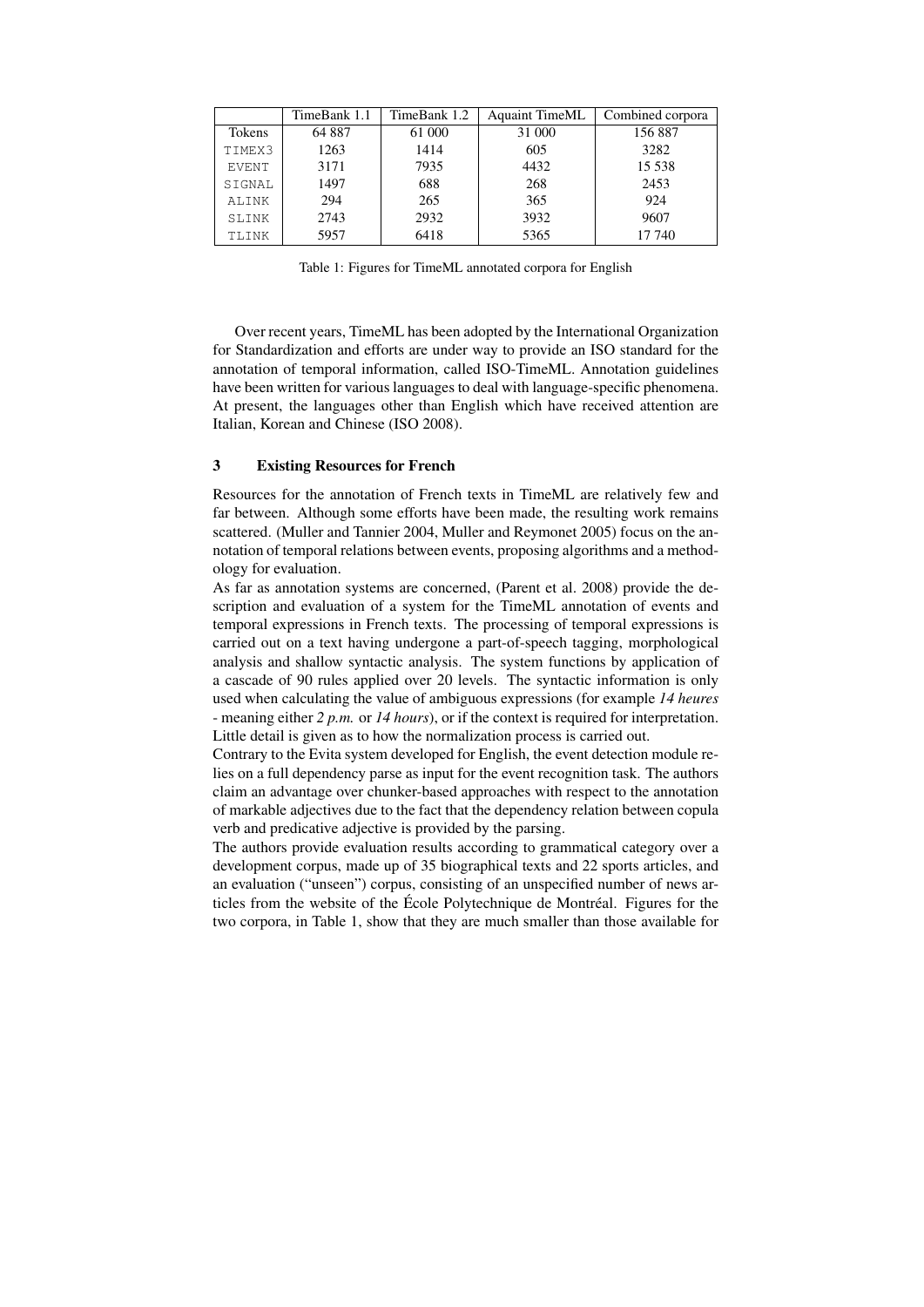|              | Development corpus | Evaluation corpus |  |
|--------------|--------------------|-------------------|--|
| Documents    | 35                 | Unspecified       |  |
| Sentences    | 400                | 90                |  |
| Words        | 9 2 3 4            | 2673              |  |
| <b>EVENT</b> | 840                | 210               |  |
| TIMEX3       | 419                | 87                |  |
| SIGNAL       | 210                |                   |  |

English. The evaluation results, by grammatical category and global figures, are given in Table 3.

Table 2: Figures for corpora used

|           | Development corpus |        |         | Evaluation corpus |        |         |
|-----------|--------------------|--------|---------|-------------------|--------|---------|
| Category  | Precision          | Recall | F-score | Precision         | Recall | F-score |
| Noun      | 61.5               | 40.0   | 48.4    | 54.7              | 53.7   | 54.2    |
| Verb      | 94.1               | 97.3   | 95.7    | 65.6              | 90.9   | 76.2    |
| Adjective | 66.7               | 77.8   | 71.8    | N/A               | N/A    | N/A     |
| Global    | 86.8               | 80.6   | 83.5    | 62.5              | 77.7   | 69.3    |

Table 3: Evaluation results according to corpora

The system performs best on the annotation of event verbs and encounters the most difficulties in the annotation of event nominals, for which the TimeML annotation guidelines are fairly minimal. Adjectives are relatively well processed over the development corpus, but no adjectives were annotated by the human annotator in the evaluation corpus, so no results were calculated.

As for the recognition and annotation of temporal expressions, this application achieves a precision of 83% and a recall of 79% for an F-score of 81% over an evaluation corpus containing 544 human-annotated temporal expressions and an F-score of 50% for the normalization of values. These figures are comparable to those cited for the GUTime application for English (see section 2).

#### 4 Annotation Modules

In this section, we describe an annotation system, similar to that of (Parent et al. 2008) described above, although based on a rich cascade of finite state transducers and the output of an "augmented" chunker (a shallow syntactic analysis) as opposed to a full dependency parse. The system is made up principally of two modules, the first tagging temporal expressions (section 4.1), the second identifying and annotating event expressions (section 4.2).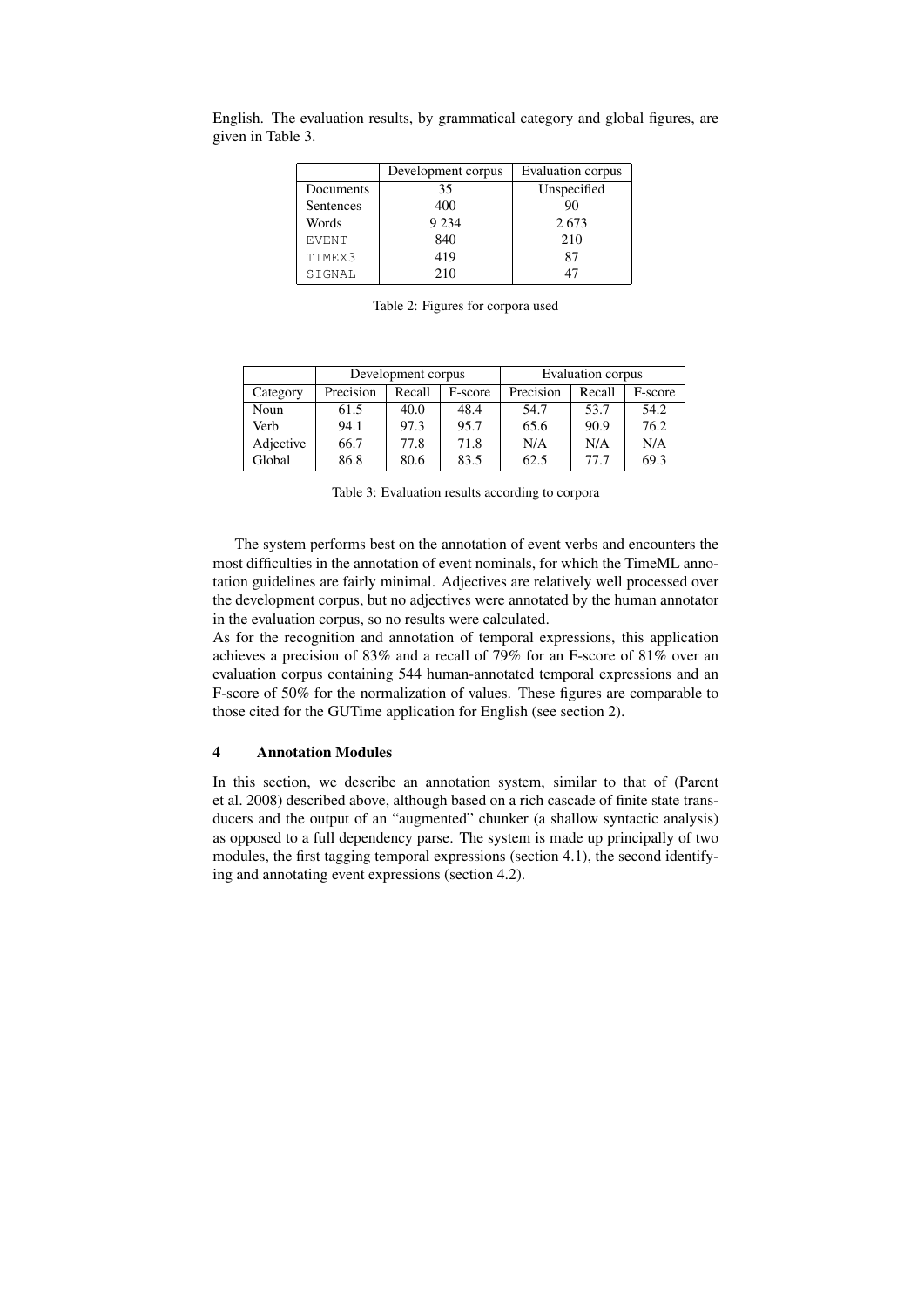#### 4.1 Temporal Expression Tagger

This module carries out the tagging and normalization of temporal expressions, with the  $\langle TIMEX3\rangle$  tag and certain relation markers with the  $\langle SIGNAL\rangle$  tag. <SIGNAL>s marked up with this module are those which introduce a temporal expression, such as *pendant deux semaines* (*for two weeks*) or *apres lundi `* (*after Monday*). The module is based on the Time-French package of graphs for matching temporal expressions in French, developed with the Unitex<sup>1</sup> corpus processor by Maurice Gross (Gross 2002). The graphs in this large-coverage grammar recognize patterns of dates, times, duration and frequency. However, they do not output the type of the recognized expressions nor the other information required by TimeML. The graphs had to be completely reorganized in order to represent the temporal expressions recognized within the TimeML schema. For example, the graphs of Time-French did not represent the same classification as TimeML. For example expressions of duration were sometimes matched by the same graph as times. The graphs therefore had to be separated into sets corresponding to the types of temporal expressions recognized by TimeML. Moreover, numerous temporal expressions, such as *a l'heure convenue `* (*at the agreed time*), *en toute eventualit ´ e´* (*in any eventuality*) and *l'ere pal ` eozo ´ ¨ıque* (*the Paleozoic era*) were removed as they do not fit within the framework of calculable expressions targeted by TimeML. The appropriately typed <TIMEX3> and <SIGNAL> tags were added to the graphs. This equates to turning finite state automata into transducers.

A graph matching expressions not to be marked up was also created. This graph tagged with the label <GARBAGE> expressions such as phone numbers (*06.33.08.12.74*), which could otherwise match numerical dates. The ambiguous word *été* (*been/summer*), when preceded by an adverb or the auxiliary verb *avoir* is tagged as <GARBAGE>, as it has its verb rather than noun reading in this context. Age expressions such as  $\partial g \neq e$ ? ( $de | d'$ ) NUM ans?, *l'* $\partial g e$  ( $de | d'$ ) NUM ans? and *NUM ans? d'âge*, where NUM represents an alphabetical or numerical number expression, were also tagged in this way in order to avoid tagging them as duration expressions. Other expressions tagged as <GARBAGE> include the common expression *les 35 heures* (*the French 35 hour week*), geographical references containing the word *Midi* (the south of France or *midday*), such as *Midi-Pyrénées* and *Midi-Atlantique*, and names of streets containing a date, such as *la place du 13 Mai*, etc. Annotations on expressions tagged as  $\langle GARBAGF \rangle$  in the text are subsequently removed by the script which performs the normalization of values.

The transducers are applied to raw text to output a text marked up with the <TIMEX3> tag. The normalization script, written in Perl, calculates the standard values of temporal expressions, including underspecified deictic expressions. The reference date from which to calculate these values is able to be entered by the user. The script consists of a set of substitution functions for each type of temporal expression tagged by the transducers. Each function converts the content of the expression into a TimeML standard value and inserts it in the

<sup>&</sup>lt;sup>1</sup>Unitex is a graphical corpus processing program, available for download under GNU General Public Licence at http://www-igm.univ-mlv.fr/-unitex/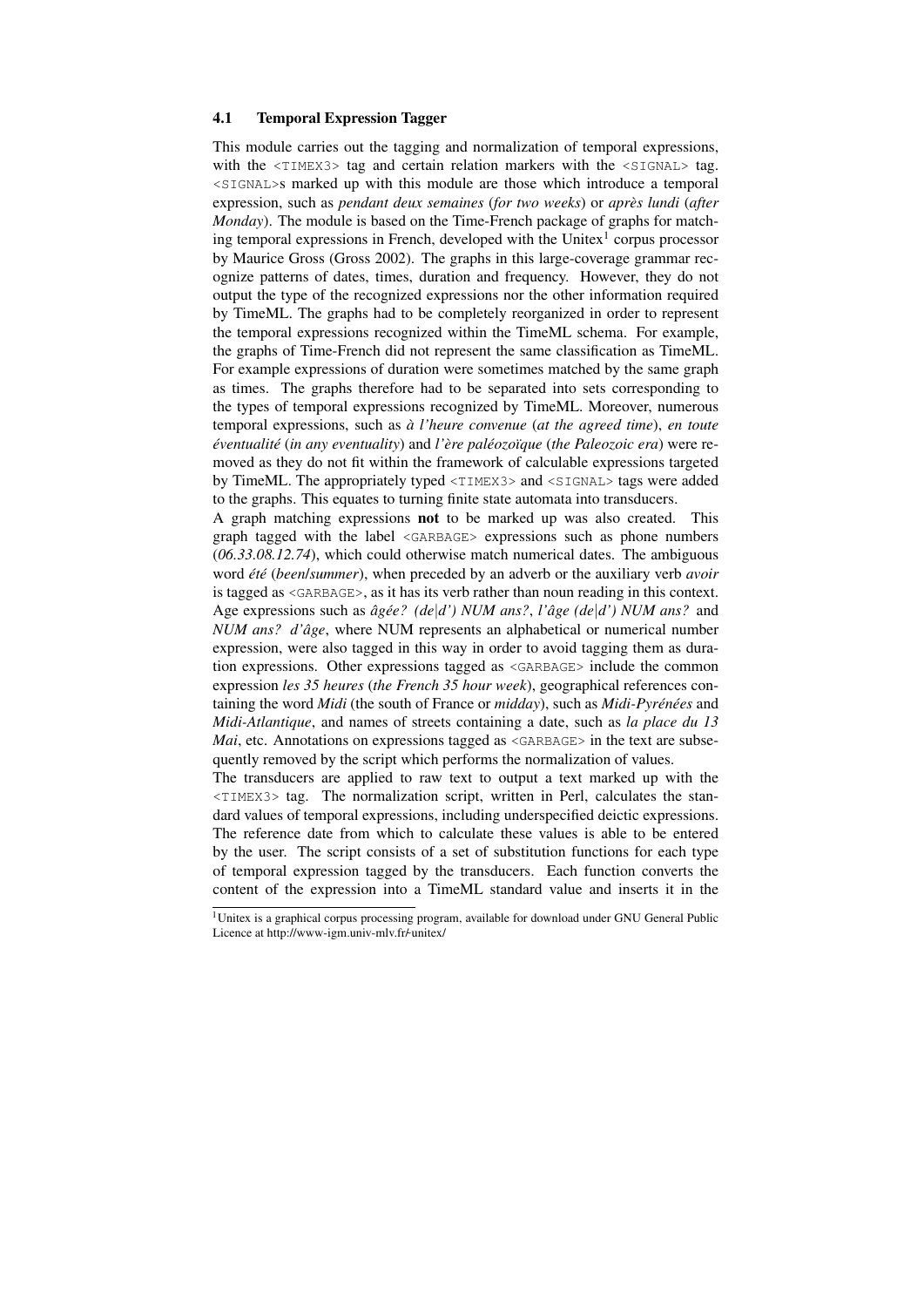value attribute of each <TIMEX3> tag. This package is available for download at http://www.linguist.univ-paris-diderot.fr/abittar.

This approach differs from that of (Parent et al. 2008) in that it relies solely on lexical processing. Evaluation results, presented below, indicate that lexical processing yielded similar, and in some cases better, results to the approach based on more complex computation.

Evaluation of the temporal expression tagger was carried out on a subset of the corpus used to evaluate the similar module described in section  $3<sup>2</sup>$ . Our corpus includes all documents used in the training and test sets described by (Parent et al. 2008), adapted from the one used in (Baldwin 2002). It consists of 45 news articles from the Agence France Press, with a total of 592 human-annotated <TIMEX3> tags. These texts were not used in development and thus contain completely "unseen" material. Figures for the evaluation are given in Table 4. The column labeled "Loose match" represents the number of approximate matches which cover an incomplete span of the expression, for example *un mois* (*one month*) instead of *un mois et demi* (*a month and a half*) or *vingt-quatre heures* (*twenty-four hours*) instead of *les dernieres vingt-quatre heures `* (*the past twenty-four hours*). The column "Strict match" is for exact matches on the span of the expression. The "Correct value" column represents the correctly normalized values for the temporal expressions detected, calculated over the strict matches.

|           | Human | Found | Loose match | Strict match | Correct value |
|-----------|-------|-------|-------------|--------------|---------------|
| Number    | 592   | 575   | 508         | 484          | 317           |
| Precision |       |       | 85.8        | 84.2         | 55.0          |
| Recall    |       |       | 88.4        | 81.8         | 44.9          |
| F-score   |       |       | 87.         | 83.0         | 49.4          |

Table 4: Evalutation results for the temporal expression tagger

The evaluation of our module indicates a performance much in line with that of the system described in (Parent et al. 2008). Performance is slightly lower on loose matches (F-score 87.1 versus 91.0), but we achieve better results on strict matches (F-score 83.0 versus 81.0). This could be explained by the fact that we did not develop our grammar on the same type of source text, but shows that the grammar has a good coverage of the variants of each type of expression.

Sources of noise include age values tagged as durations (2a) (11 errors) and numerical values taken to be years (2b) (8 errors), while silence occurs mostly on coordinated date expressions or sequences (2c) (11 errors) or expressions taking a "vague" normalized value (2d) and (2e) (15 errors).

(2)a. *M. Dupont, 58 ans*

*Mr. Dupont, 58 years old*

<sup>&</sup>lt;sup>2</sup>We have not evaluated annotation of the SIGNAL tag as this was not carried out for the module with which we compare our results.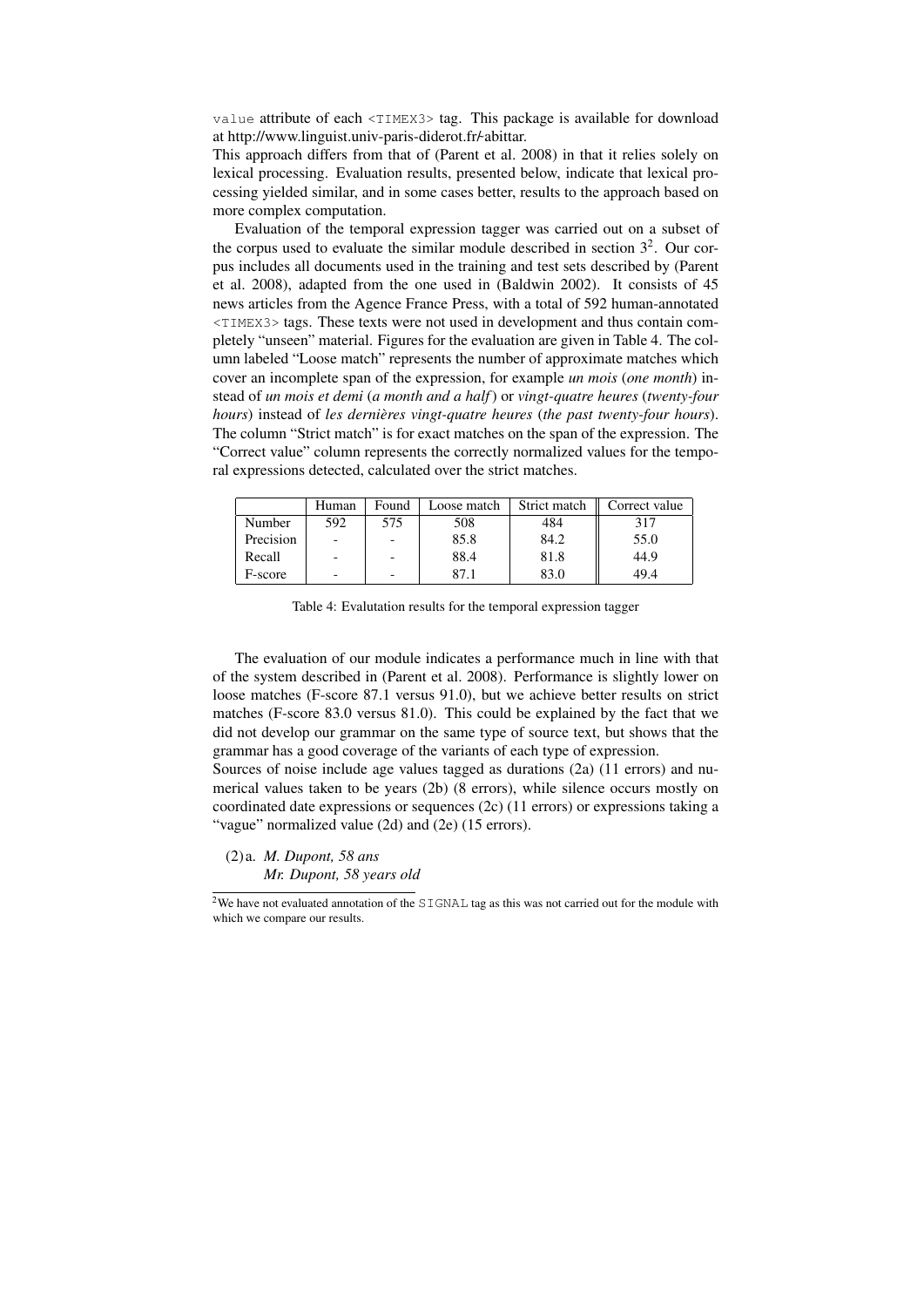- b. *L'astero ´ ¨ıde 2001 UU92 Asteroid 2001 UU92*
- c. *Les 4, 5 et 6 fevrier. ´ The 4th, 5th and 6th of February.*
- d. *Dans le passe´ In the past*
- e. *A l'avenir ` In the future*

Results for the normalization of values for temporal expressions are practically identical to the other system for French. A large part of the errors produced by our system (97 out of 167) are due to the fact that our normalization script does not yet fully deal with underspecified weekday expressions, such as *jeudi soir* (*Thursday evening*). In the hand-annotated corpus these expressions are fully resolved, with year, month and day values specified, e.g. 2002-01-15TEV, whereas we provide a correct, but not completely resolved value, which specifies the day of the week, e.g. 2002-WXX-4TEV. Excluding this difference in processing boosts precision to 73.6 and recall to 60.1 (F-score 66.85) for the normalization of values. We are currently working on fully normalizing these values.

Another type of error (7 errors) occurs in incorrectly resolved year values for month expressions such as *novembre* (*November*), which resolve to the year of the article's publication date instead of the preceding or following year. For example, in (3a), the month *décembre* refers to the month of December in the past, this being indicated by the past tense of the verb. As grammatical tense information is not available to the normalization script, this fact is not taken into account. 12 errors come from the fact that the normalization script does not yet deal with references to parts of the business year, such as in (3b). A further 22 errors occurred for expressions with a "vague" reference, such as *aujourd'hui* (*today*) in (3c), which refers to the present day in general rather than the specific day's date. Our system resolves these with specific date values, rather than using the values PAST REF for vague references to the past, PRESENT REF (for vague references to the present) or FUTURE REF (for vague references to the future). Thus, *aujourd'hui* is normalized to the specific value 2002-03-21 (the date of publication of the article) instead of PRESENT\_REF.

(3)a. *Le site a degag ´ e un r ´ eel b ´ en´ efice en d ´ ecembre. ´ The site made a real profit in December.*

- b. *Le chiffre d'affaires a augmente de 8% au deuxi ´ eme semestre 2002. ` Turnover increased by 8% in the second semester of 2002.*
- c. *Aujourd'hui, un tiers des ventes s'effectue sur Internet. Today, a third of sales are made over the Internet.*

The expression *le 11 septembre* (*September 11* - i.e. *2001*) has 4 occurrences which are incorrectly resolved to the year of the publication date of the article. Correctly resolving these expressions would rely on contextual cues such as the head noun in *les attentats du 11 septembre* (*the September 11th attacks*).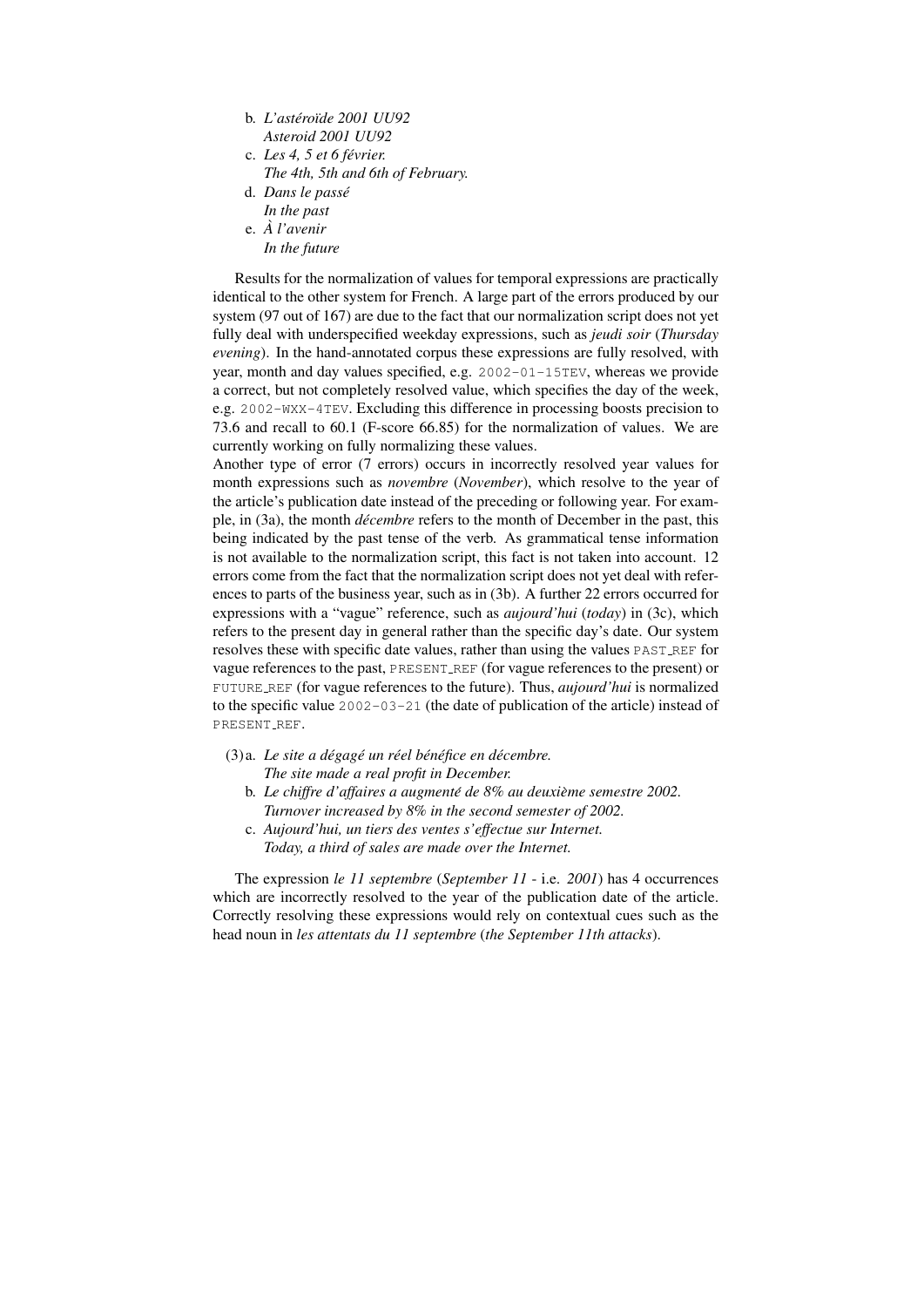Although these last two types of errors are not very frequent, they do show the possible benefits of a broader contextual analysis for the processing of temporal expressions.

#### 4.2 Event Tagger

This module tags event expressions with the  $\leq$ EVENT> tag and classifies the events according to the ontology defined for TimeML. It also detects negative polarity contexts, as well as any aspectual or modal properties of certain verbal constructions. In annotating event expressions, the lexical head of the event expression is annotated, as the examples in 4 show (the attributes of the  $\leq$ EVENT $>$  tags are omitted):

- (4)a. Le chat a  $\langle$ EVENT>mangé $\langle$ /EVENT>la souris. The cat ate the mouse.
	- b. La violente <EVENT>destruction</EVENT> de la ville. The violent destruction of the city.
	- c. Jean était <EVENT>malade</EVENT> pendant deux jours. Jean was sick for two days.

The event tagger also marks up certain relation markers with the  $\leq$ SIGNAL> tag, namely those which directly introduce an event expression, such as in *lors de l'evacuation ´* (*during the evacuation*) or *apres avoir mang ` e´* (*after having eaten*). A certain amount of pre-processing is necessary before the application of this module. It's input is a text having undergone segmentation into sentences, tokenization, part-of-speech tagging, an inflectional morphological analysis and shallow syntactic analysis. This pre-processing is carried out by Macaon, a modular processing pipeline for French<sup>3</sup>.

The event tagger consists of several levels of processing. The first level is a layer of lexical processing, basically a lexical lookup for nouns and verb classes. The second layer is for contextual processing consisting in the application of heuristics for detecting and eliminating event candidates and classifying them.

This module relies on certain lexical resources. For the detection of event nominals, a lexicon containing nouns with at least one event interpretation is used. Many of the entries in this lexicon are ambiguous as they may also have a nonevent interpretation. For example, *présentation* (*presentation*), *description* and *repas* (*meal*) have object or information interpretations as well as event readings. The necessity for disambiguation of nominals is therefore apparent. Several sources contributed to the creation of this lexicon. The first source of potential event nominals is the VerbAction lexicon (Hathout et al. 2002) which contains 9 393 verb-deverbal noun pairs, giving a total of 9 200 unique nominal lemmas (used in our lexicon). To complement these entries, we semi-automatically extracted, via search engine queries, the elements appearing in patterns such as *X a eu lieu* (*X took place*), *X s'est produit* (*X happened*), *lors du/de la/des X* (*during*

<sup>&</sup>lt;sup>3</sup>Macaon is freely available for download at http://pageperso.lif.univ-mrs.fr/alexis.nasr/macaon/.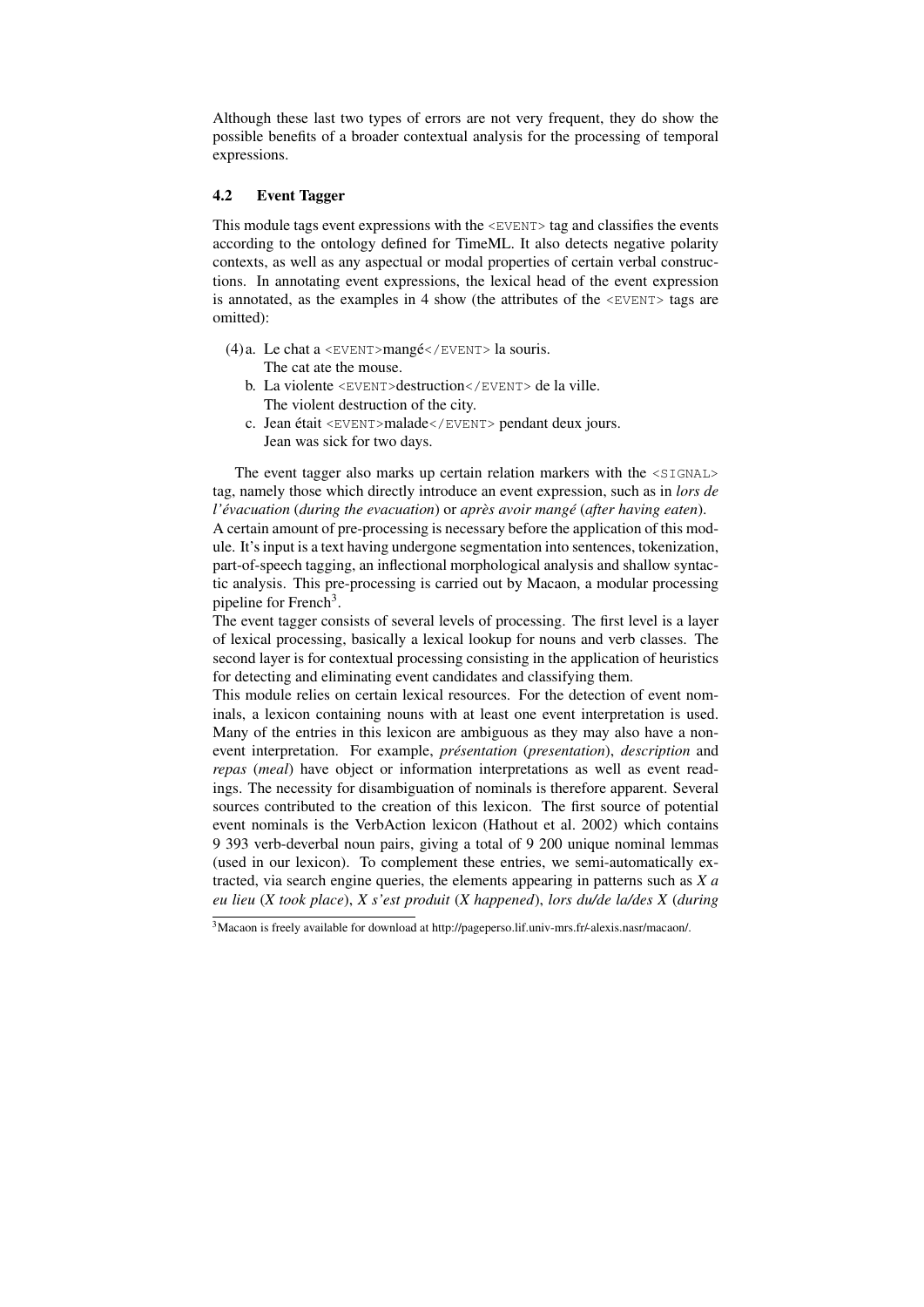*the X*), *le X de...par...* (*the X of ...by...*), where X is likely to be an event nominal. An initial application of this method yielded 769 unique noun lemmas which were not in VerbAction, mostly rare or non-deverbal nouns, such as *anticoagulothérapie (anticoagulation therapy)* and *anniversaire (birthday)*. This method is to be regularly reapplied in order to progressively increase lexical coverage. The noun lexicon is of comparable size to that used in the Evita application for English (13 495 entries), described in section 2.

We created by hand a verb lexicon which is used to perform classification of verbal events. It contains 200 lemmas for verbs in 6 of the 7 TimeML event classes. As the class OCCURRENCE is the default class, it has no entries in the lexicon. Verbs were initially added to the lexicon by translating those proposed in the TimeML classifcation for English. The list of verbs was enriched by querying the dictionary of synonyms at the Université de Caen (http://www.crisco.unicaen.fr/cgibin/cherches.cgi). The lexicon is small for the time being and will need to be increased to ensure better coverage for classification, although the vast majority of verbs belong only to the default class and do not need to appear in the lexicon. Like the noun lexicon, the lexicon of verbs contains ambiguities as certain verbs may belong to different classes or may not have an event reading in certain contexts. For example, the verb *expliquer* (*to explain*) belongs to the class REPORTING when it introduces either a complementizer phrase in *que* (*that*) headed by an event (5a) or direct speech (5b). This is the class attributed by the lexicon. However, when it has a human subject and an event in object position (5c), it must be annotated with the class I ACTION. Finally, if this verb has events in both subject and object position (5d), it is to be annotated with the class CAUSE.

- (5)a. Ballmer a explique que Microsoft ne commettrait pas cette erreur. ´ Balmer explained that Microsoft would not make this mistake.
	- b. "La situation risquerait de s'aggraver", a expliqué le porte-parole. "The situation may become more serious", explained the spokesperson.
	- c. L'ex-capitaine a expliqué le renouvellement de l'équipe. The ex-captain explained the renewal of the team.
	- d. Le réchauffement climatique explique la fonte des calottes glaciaires. Global warming explains the melting of the ice caps.

The system is thus confronted with the non-trivial problem of word sense disambiguation to identify the correct readings of nouns and verbs in the text. Initially, we tackle this problem for verbs with a number of heuristics, applied to local chunk context, for each of the TimeML verb classes in the lexicon. A total of 16 heuristics are used for choosing candidates for markup with the  $\leq$ EVENT> tag and 30 heuristics for classifying the events (class attribute) and determining values for the aspect, modality and polarity attributes. For example, in the case of the verb *expliquer* given above, the heuristics include a search for the complementizer *que* in the chunk after the verb, a search for cited text (quotation marks) to the left of the verb and a search for an event nominal chunk directly to the left of the verb chunk (approximation of subject position).

Further heuristics are used to eliminate verbs and nouns which do not have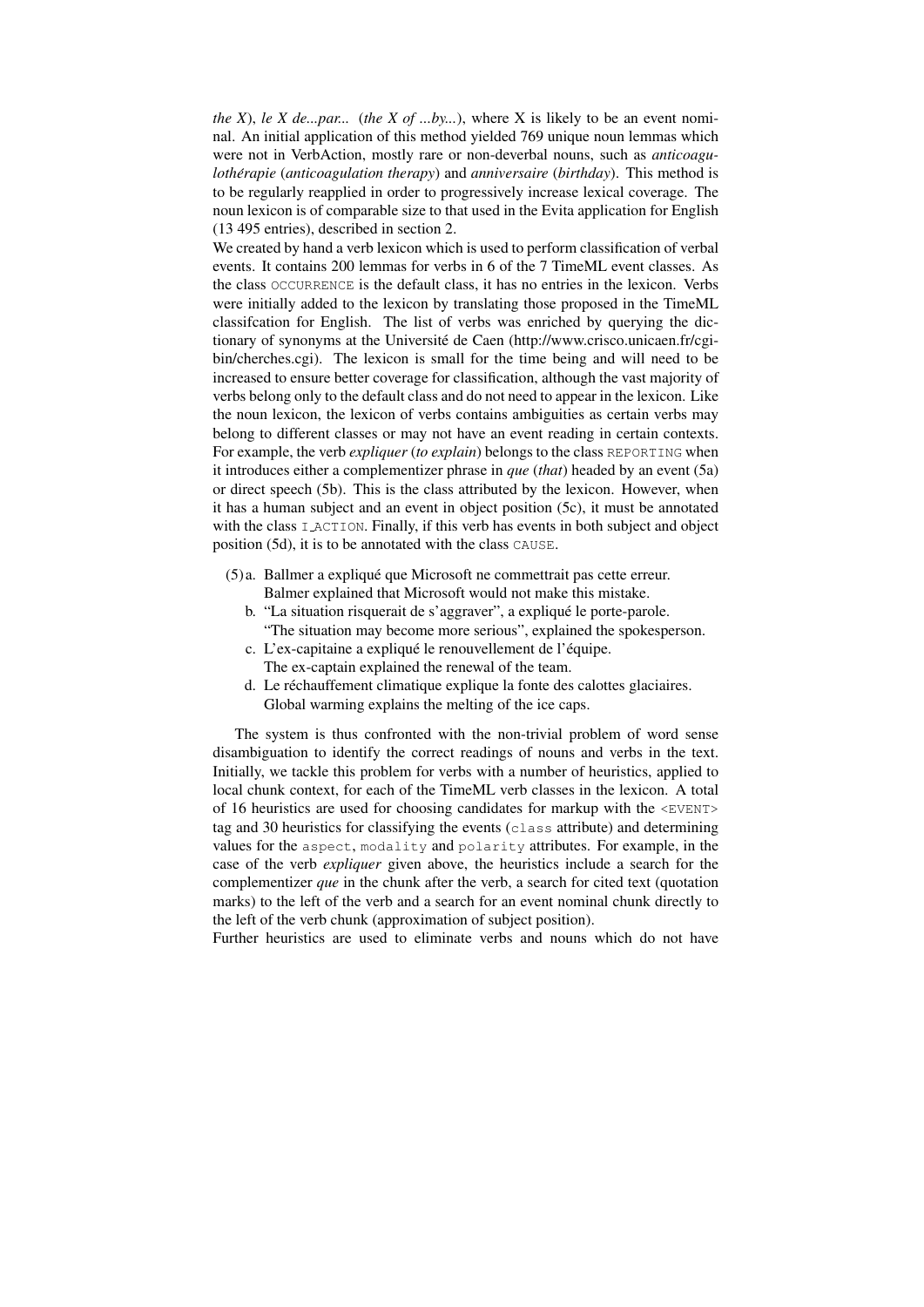an event reading. For example, event nominal chunks which do not have a determiner, such as in *prisonier de guerre* (*prisoner of war*), are not considered as candidates as they do not denote event instances, but rather event types, and cannot be attributed a specific temporal localisation. A set of heuristics is used to detect predicative adjectives, like in *Jean etait malade ´* (*Jean was sick*), which are potential candidates for markup with the <EVENT> tag. For example, if the preceding verb is a copula, the adjective is flagged as a markable.

The corpus used to evaluate the temporal expression tagger was not annotated for events. To evaluate our event tagger we used a corpus of 30 hand-annotated news articles from the newspaper *Le Monde*. The corpus was split into a development set of 20 documents (11 224 tokens, 1 187 EVENT tags) and a test set of 10 documents (5 916 tokens, 583 EVENT tags). Overall, the corpus contains 1 205 verbal, 471 nominal, 62 adjectival and 18 prepositional phrase EVENT tags.

|           | Development corpus |        |         | Evaluation corpus |        |         |
|-----------|--------------------|--------|---------|-------------------|--------|---------|
| Category  | Precision          | Recall | F-score | Precision         | Recall | F-score |
| Noun      | 50.2               | 94.5   | 72.4    | 54.0              | 95.1   | 74.5    |
| Verb      | 87.7               | 92.3   | 90.0    | 86.5              | 91.1   | 88.8    |
| Adjective | 60.0               | 72.4   | 66.2    | 46.0              | 82.1   | 64.1    |

Table 5: Evalutation results for the event tagger

The results shown in Table 5 are fairly homogenous over both the development and test sets, which were taken from the same news source. This is reassuring as it indicates that the heuristics used may be general enough to be effective across different types of texts - although we will carry out further tests on different types of corpora to confirm this. The detection of event verbs performs slightly lower than that of the other system for French, although the evaluations were carried out independently and on different corpora.

There is a stark contrast in results for the annotation of event nominals. Our system makes a vast improvement on the performance of the other system described in this paper (an F-score of 74.5 versus 54.2 over the respective test sets). The large-coverage lexicon of event nominals allows for a good recall, although precision remains relatively low as more disambiguation techniques are required to further filter out nominals with non-event readings.

Performance on adjectival EVENTs is lower than the other system, although not as bad as might have been expected. The difference is certainly due to the depth of syntactic analysis on which the systems are based - our system relies on simple chunk-level heuristics whereas the other benefits from a full dependency parse which links predicative adjectives to their governor. The processing of adjectives and nouns are the areas which require the most attention, although, proportionately, markable nouns are vastly more common than markable adjectives.

Although these results give an idea of the performance, for a more meaningful comparative evaluation, the systems will have to be tested on the same corpus.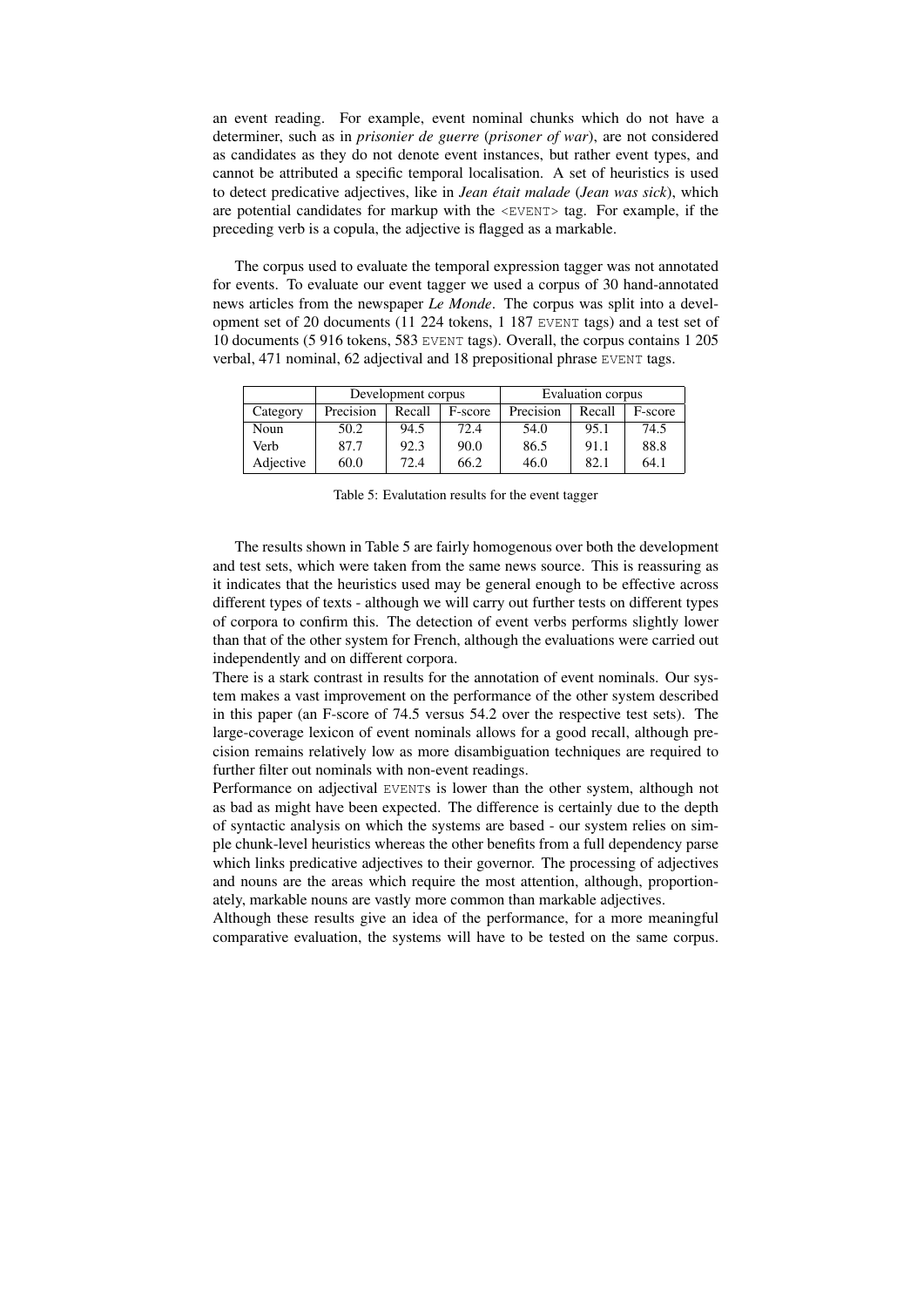The need for a validated reference corpus is apparent. Furthermore, to complete the evaluation the other aspects of the task at hand, namely the classification of events and the detection of aspectual, modal and negative polarity properties, will need to be carried out. These are issues we seek to address in future.

#### 5 Annotation Guide and Reference Corpus

As not all languages express notions of time in the same way, certain adaptations to the TimeML guidelines are necessary in order to account for language-specific phenomena. We have devised a set of guidelines for French, which have been validated by other researchers within the French-speaking computational linguistics community. Without going into detail, so as not to stray from the scope of this article, the guidelines cover, among other phenomena, the treatement of modality, aspectual expressions and causative constructions, as well as the annotation of event nominals, which are lacking in the general TimeML annotation guide.

With our guidelines in mind, a Gold Standard reference corpus was produced using the annotation tool Callisto<sup>4</sup> as a basis for evaluation of the event tagger module (details are given in section 4.2). Due to the extremely time-consuming nature of the annotation, the corpus is relatively small. Furthermore, due to copyright restrictions, it is not freely available. This is a problem common to all the corpora currently annotated for French as far as we know. A viable solution does exist, however. The Centre national des ressources textuelles et lexicales (http://www.cnrtl.fr) provides for free download 3 years of issues of the newspaper *L'Est Républicain* (roughly 125 million words). We are currently in the process of annotating a small subset of this corpus. This corpus consists of one day's issue of the newspaper, approximately 350 000 tokens, just over twice the size of the combined corpora for English. Complete manual annotation of such a volume of text is impracticable and the methodology we adopt to carry out the task is to annotate automatically using the modules described in section 4 and perform a manual correction of the output. The entire corpus will be annotated for EVENTs, TIMEX3s and SIGNALs. As the automation of the annotation of relations is much more complicated than the tasks of event recognition and detection of temporal expressions, a small subset of the whole corpus will be annotated with the relation ALINK, SLINK and TLINK tags. The resulting corpus will be of adequate size and quality to provide a reasonable starting point from which to train machine learning algorithms.

#### 6 Conclusion

This article has focused on presenting two modules for the automatic processing of temporal information in French texts according to the TimeML markup language. We have presented an evaluation of a module for the annotation and normalization of temporal expressions as well as a module for the detection and classification of events, comparing, where possible, with an existing system. Results are similar for

<sup>4</sup>Available at http://callisto.mitre.org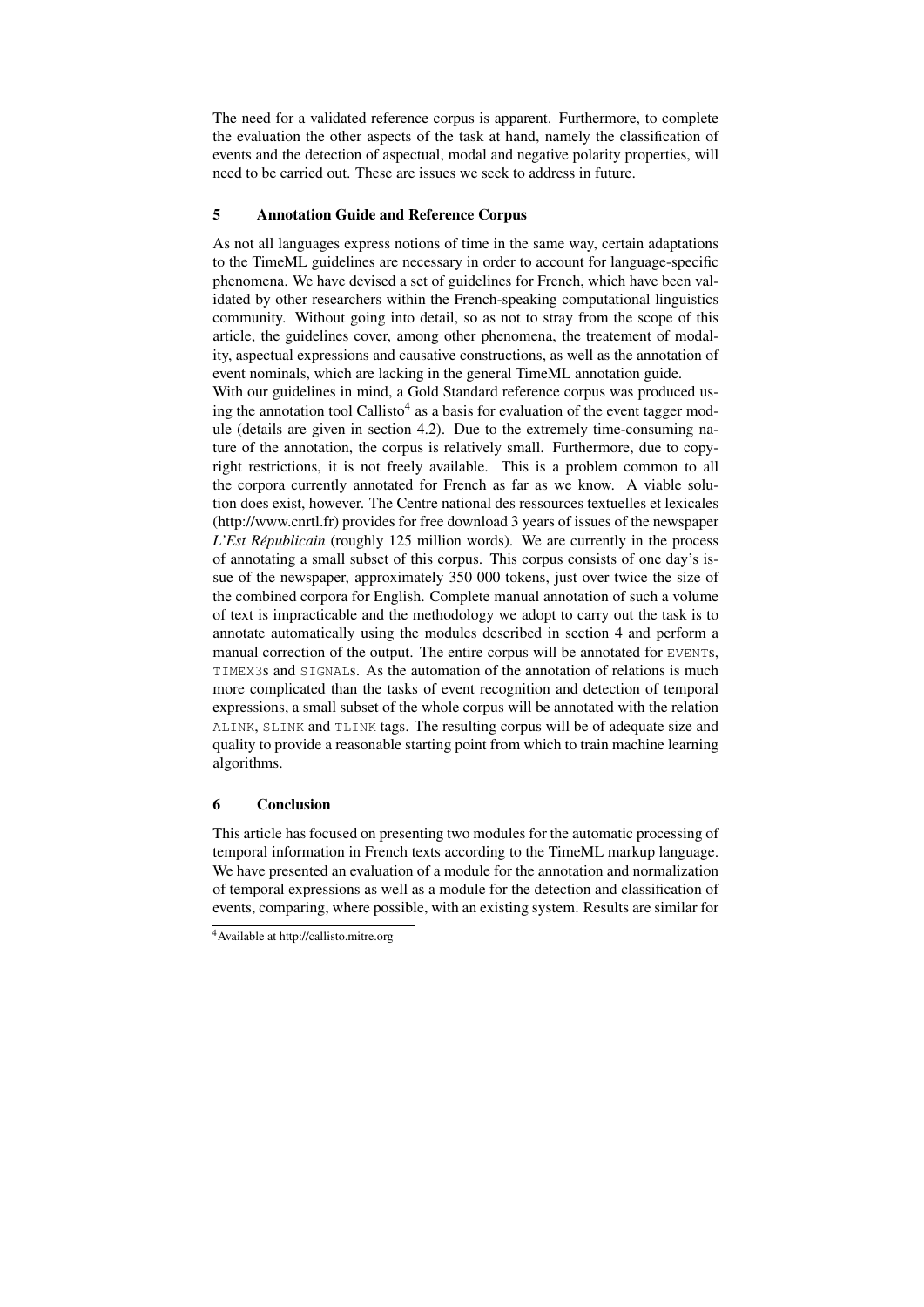the detection and normalization of temporal expressions. For event detection, our system performs slightly lower for verbs and adjectives, but significantly higher for event nominals. Although figures from the evaluation give a rough indication of performance across systems, a validated reference corpus for French is yet to be developed in order to give more meaningful comparisons. This is an issue we are currently addressing through the creation of an annotation guide and a reference corpus for French. Our aim is to eventually provide a coherent set of resources which will be available to the scientific community.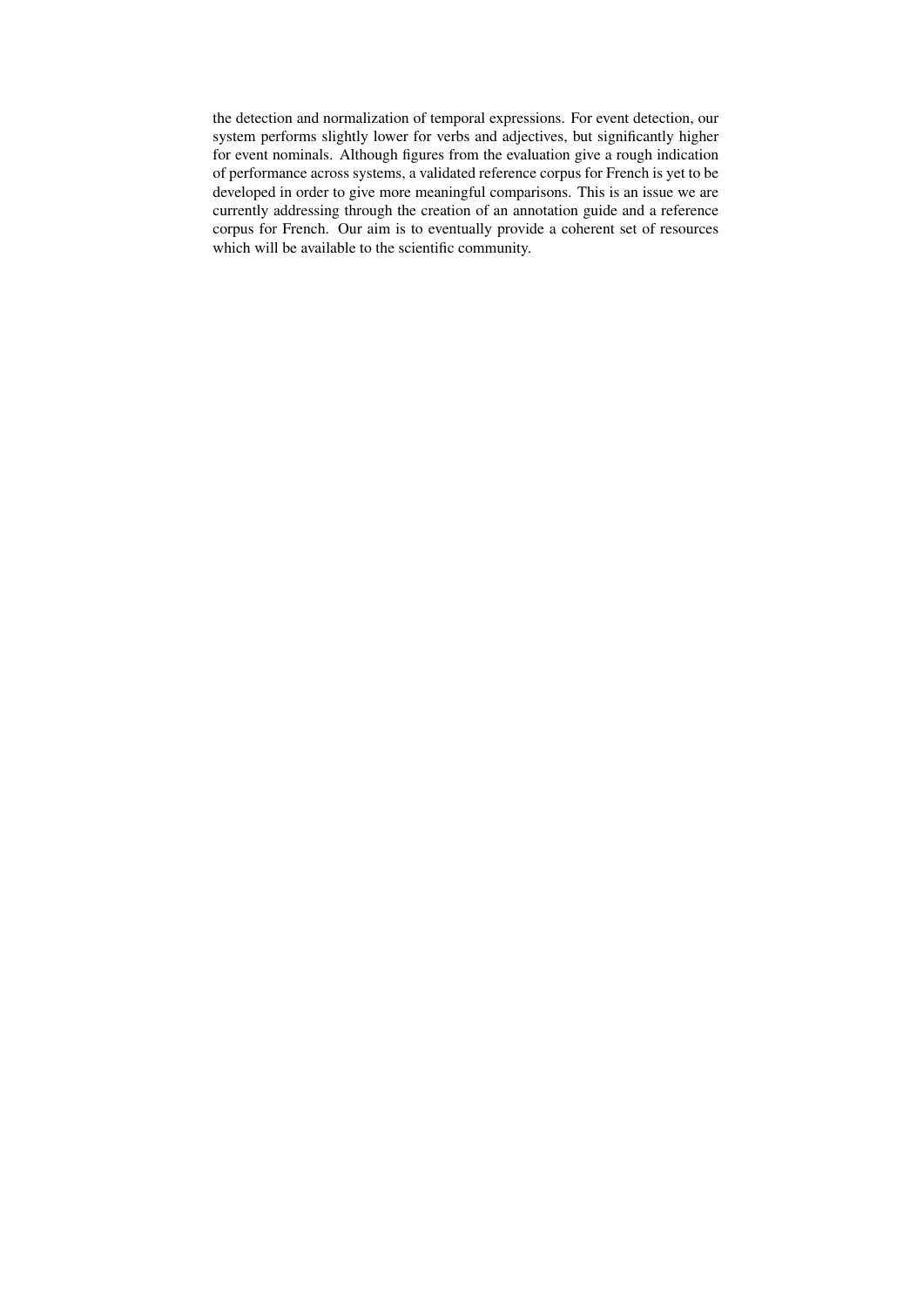#### References

- Bach, Emmon (1986), The Algebra of Events, *Linguistics and Philosophy* 9 (1), pp. 5–16.
- Baldwin, Jennifer (2002), *Learning Temporal Annotation of French News*, Master's thesis, Georgetown University, Washington DC, USA.
- Bittar, André (2008), Annotation des informations temporelles dans des textes en français, *Actes de RECITAL 2008*, Avignon, France.
- Doddington, George, Alexis Mitchell, Mark Przybocki, Lance Ramshaw, Stephanie Strassel, and Ralph Weischedel (2004), The Automatic Content Extraction (ACE) Program Tasks, Data, and Evaluation, *Proceedings of LREC, 2004*, Lisbon, Portugal.
- Grishman, Ralph and Beth Sundheim (1996), Message Understanding Conference - 6: A Brief History, *Proceedings of the 16th International Conference on Computational Linguistics (COLING)*, Vol. 1, Copenhagen, Denmark, p. 466471.
- Gross, Maurice (2002), Les déterminants numéraux, un exemple: les dates horaires, *Langages* (145), pp. 21–38, Larousse, Paris, France.
- Hathout, Nabil, Fiammetta Namer, and Georgette Dal (2002), An Experimental Constructional Database: The MorTAL Project, *in* Boucher, Paul, editor, *Many Morphologies*, Cascadilla, Somerville, Mass., USA, pp. 178–209.
- ISO, S.W.G. (2008), *ISO DIS 24617-1: 2008 Language resource management - Semantic annotation framework - Part 1: Time and Events*, International Organization for Standardization, ISO Central Secretariat, Geneva, Switzerland.
- Mani, Inderjeet and George Wilson (2000), Processing of News, *Proceedings of the 38th Annual Meeting of the Association for Computational Linguistics (ACL2000)*, Association for Computational Linguistics, Hong Kong, pp. 69–76.
- Mani, Inderjeet, James Pustejovsky, and Robert Gaizauskas (eds.), editors (2005), *The Language of Time, A Reader*, Oxford University Press.
- Muller, Philippe and Axel Reymonet (2005), Using Inference for Evaluating Models of Temporal Discourse, *Proceedings of the 12th International Symposium on Temporal Representation and Reasoning*, IEEE Computer Society Press, pp. 11–19.
- Muller, Philippe and Xavier Tannier (2004), Annotating and Measuring Temporal Relations in Texts, *Proceedings of Coling 2004*, Vol. 1, Association for Computational Linguistics, Geneva, Switzerland, pp. 50–56.
- Parent, Gabriel, Michel Gagnon, and Philippe Muller (2008), Annotation d'expressions temporelles et d'événements en français, Actes de TALN *2008*, Avignon, France.
- Pustejovsky, James, José Casta no, Robert Ingria, Roser Saurí, Robert Gaizauskas, Andrea Setzer, and Graham Katz (2003), TimeML: Robust Specification of Event and Temporal Expressions in Text, *Proceedings of IWCS-5, Fifth International Workshop on Computational Semantics*.